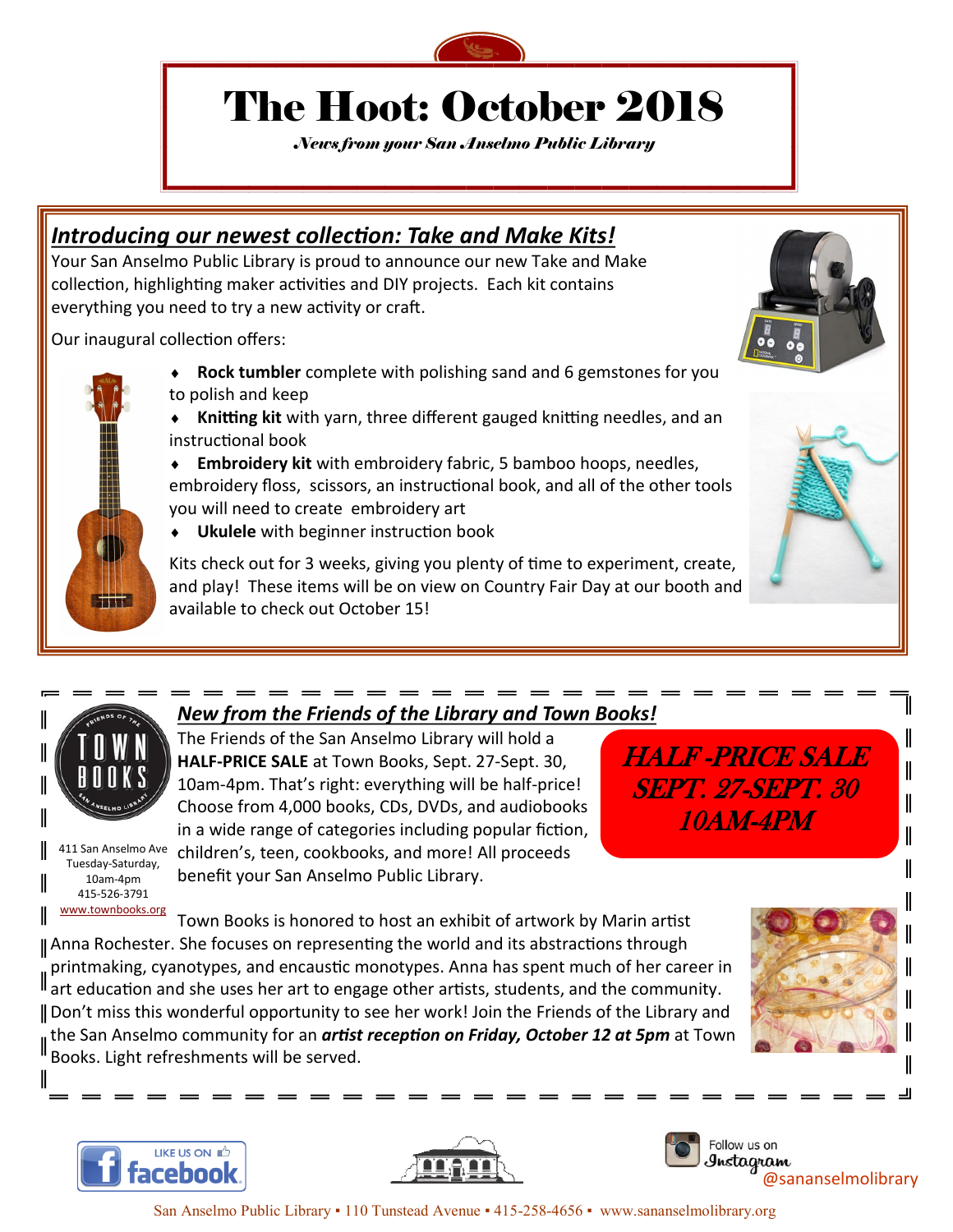# **Adult Programs**

## **Zero Waste Marin Monday, October 8 7pm, Council Chambers**



Learn how to easily recycle or

dispose of confusing items, make smarter purchases, and discover solutions for reducing household food waste in this presentation from Zero Waste Marin.

*Zero Waste Marin is a countywide program whose goal is to reduce waste, help the environment, and reach the county's Zero Waste goal by 2025. In order to reach this goal, Zero Waste Marin encourages residents to reduce and recycle solid waste and dispose of hazardous waste materials.*



**Landscape Drawing with Janet Jacobs Saturday, October 20 11am, Council Chambers**

Celebrate the beauty of



workshop with Janet Jacobs! We will begin in the Council Chambers with simple drawing exercises and then move outside to the Town Lawn to sketch the local landscape.

*Registration is required. All materials will be provided. Sign up at the San Anselmo Library: call 415-258-4656 or email [library@townofsananselmo.org.](mailto:library@townofsananselmo.org)* 

**Art Talk Tuesday!** *Elegant Excess: An Afternoon in the Paris Salon Doré* **Tuesday, October 9**



# **12pm, Council Chambers**

From the salon to the shops, the couturiers to the courtiers, 18th-century Paris was all about high fashion and high living. Using paintings, furniture, porcelain, and silver from the collection of the Legion of Honor, Marsha Holm will share the food, fashion, and frivolities that made life in Paris so remarkable.

## **Wired Wednesday October 3 and October 17 6-8pm, Library**

Need help with your PC, iPhone, iPad, Nook, Kindle or cell phone? Wired

Wednesday drop-in sessions are held on the 1st and 3rd Wednesday of the month from 6pm to 8pm in the Library. Jasmine, our Teen Techie, will do her best to help.

## **Discussion Groups Afternoon Book Buzz**

Book Selection: *The Immortalists*  by Chloe Benjamin Tuesday, October 23 2pm, Historical Museum

**The New Yorker Discussion Group**

Monday, October 1 6pm, Historical Museum

**Evening Book Group** Book Selection: *A House for Mr. Biswas*  by V.S. Naipaul Tuesday, October 16 8pm, Library